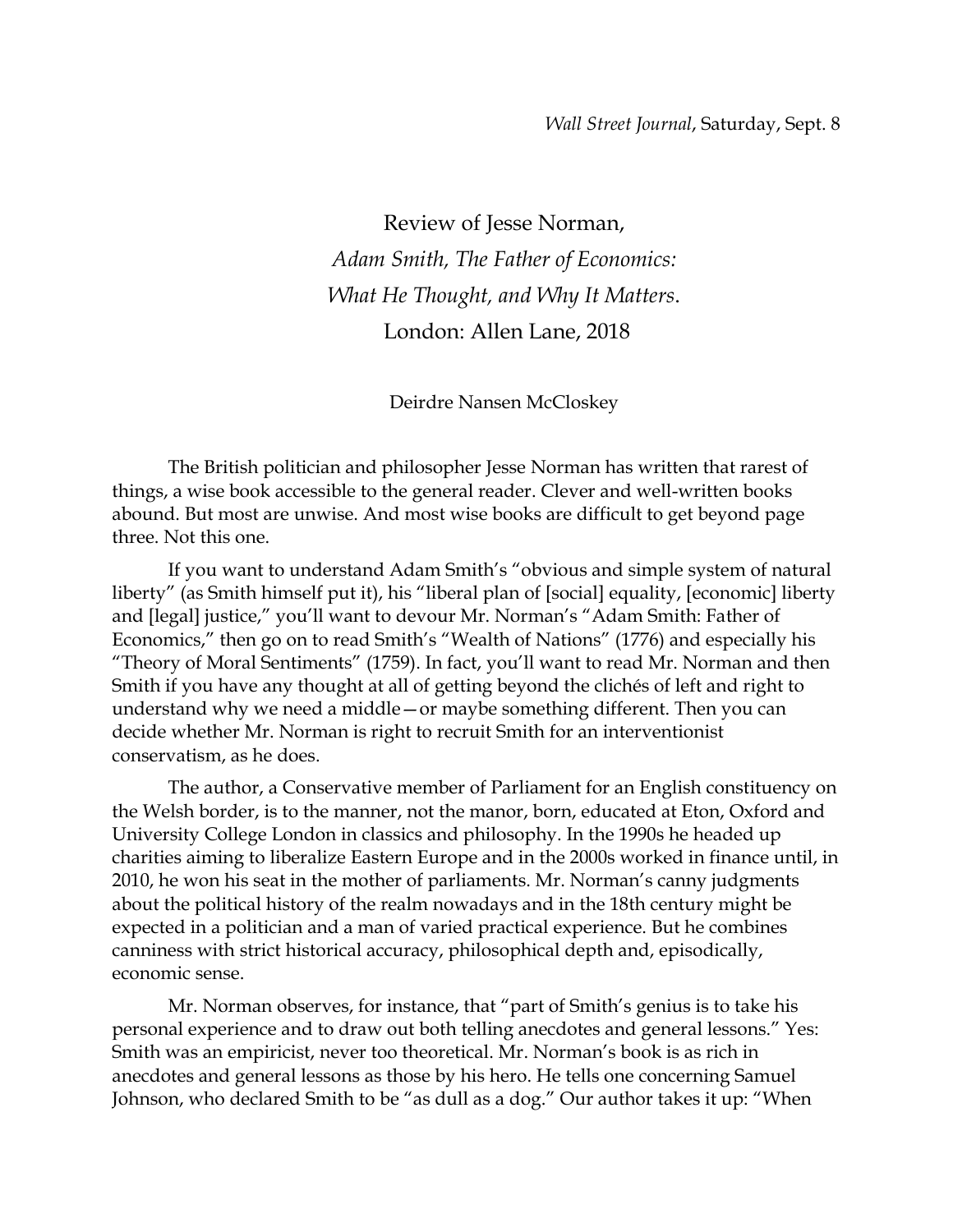Smith was rash enough to commend the architecture of Glasgow, . . . Johnson replied sarcastically, 'Pray, sir, have you ever been to Brentford?'" An American waxing similarly sarcastic would say, "Sure. But have you ever been to Gary?"

Mr. Norman stays close to Smith's texts, and among the pleasures of the book is the collection of pithy turns of phrase. We have all heard repeated, even if we have not grasped its import as firmly as Mr. Norman has, the passage on "the invisible hand." Mr. Norman plays saxophone in the jazz band of Parliament and has noted how improvisation in jazz parallels that of a free market. An invisible hand.

Yet few of us, and fewer in the White House nowadays, have heard, or grasped, Smith's sneer that "nothing . . . can be more absurd than the whole doctrine of the balance of trade." The author wisely annotates Smith: "Trade is not a zero-sum game... . Such a view was . . . collectively incoherent. There could never be a trading system of any kind in which every country ran a positive balance."

In the first third of his book ("Life"), Mr. Norman briskly educates us in the best thinking about The Blessed Smith (1721–90), the founder of economics and social psychology. Unlike Mr. Norman, he led a boring life, mostly teaching and lecturing in Glasgow and Edinburgh. He left scant sources for even his intellectual life, ordering that all his papers be burned.

The scarcity of evidence requires the author to interpret Smith's thought by what we know of his times, the political history of Britain and especially the intellectual history of the Scottish Enlightenment, so different from the French one.

In Scotland, Smith and his friend David Hume invented as a political idea spontaneous liberty of opportunity and thus what the non-American world calls "liberalism." In France, meanwhile, Rousseau and Helvétius invented as a political idea forced equality of outcome and thus what the whole world calls "socialism." We're still dealing with these quarreling siblings born of the Enlightenment: liberty and reason, markets and regulation.

The second part of the book ("Thought") broadens out to the entire history of economics since 1776. It's very good stuff, lucid and literate. But the third part of the book ("Impact"), on the influence of Smith as well as the present manner in which appeals to Smith's authority are made in contemporary debates, is less persuasive. Mr. Norman, a Burkean conservative, wants us to attend more to liberty. But not too much. He makes the case for a version of a Smithian politics and economics, a "compassionate conservatism," to use the title of a co-authored book he wrote when he served as part of the brain trust for David Cameron's prime ministership.

Like many statists of left and right nowadays, the author believes that markets possess numerous "imperfections." As a former City man, he spends a good many pages, for example, attacking the efficient-markets hypothesis in common stocks, which says that you can't do better than the market. Mr. Norman raises theoretical objections to it. But he doesn't inquire into whether it is roughly correct—"roughly correct," after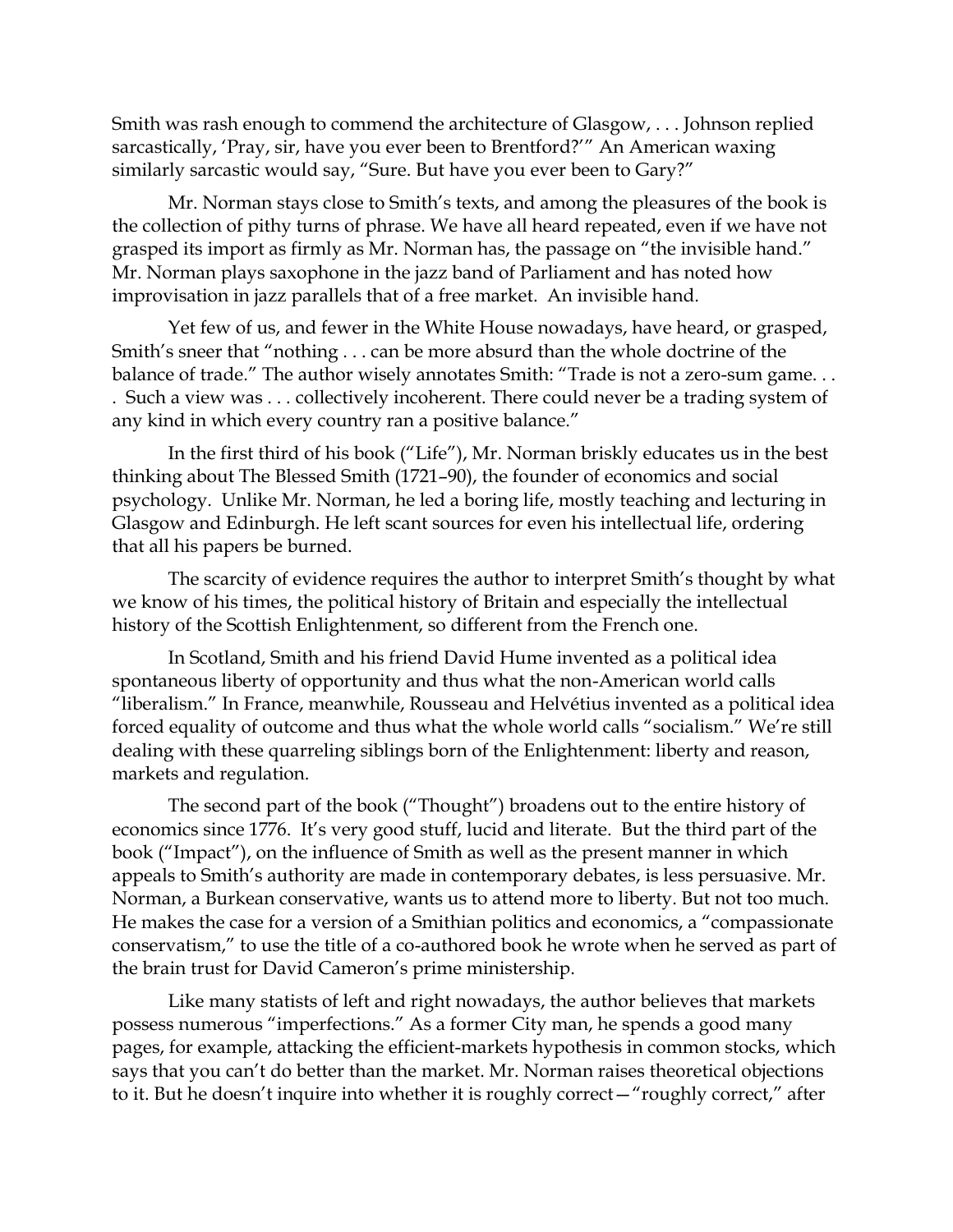all, is enough to explain why even the brilliant Isaac Newton lost a fortune in the South Sea Bubble.

Again, Mr. Norman speaks appreciatively of the late, great economist Kenneth Arrow and his reasoning on informational asymmetries in the health-care market—the doctor knowing (but not saying) that a generic would be just as good and the patient knowing (but not saying) that he's not going to take the pill anyway. Arrow assumed that a government organization like the Food and Drug Administration is just the ticket to offset such imperfections. But Arrow had no factual evidence that the government can do better than a private prescriber. Adam Smith, ever the British empiricist, would not have approved of reliance on blackboard theorems. We need quantitative demonstrations, he would say, not objections to a free society based on speculations.

The author claims, in an argument heard everywhere along the usual political spectrum, that Smith was no exponent of laissez-faire—this, despite the scores of hostile remarks in Smith's two books about the arrogance of the "man of system" advising governments to shift economic chess pieces.

The worst passages in Mr. Norman's very good book, that is, come from accepting the axiom that markets are highly imperfect yet easily corrected—and that government, implicitly assumed to be capable of such delicate corrections, should step in. Such a plan runs against Mr. Norman's own conservatism and Smith's evolutionary thinking, which would favor spontaneous developments, not "policies" laid on in all directions by alleged experts.

"Far from always being choked back by rules and law, markets vividly illustrate how personal freedom and prosperity can be enlarged by them," Mr. Norman claims. "Far from being intrinsically opposed, states and markets rely on and benefit from each other." Tell that to the farmer in Iowa facing retaliation from China and other countries for American tariffs. Tell it to the west-sider in Chicago excluded from employment in a new factory or a new grocery store by governmental restrictions that would have made Smith's blood boil.

From Malthus in 1798 through Marx in 1867 and Keynes in 1936 to Thomas Piketty in 2013, we have been told over and over again how very imperfect, and anyway doomed, our market economies are. But something is radically wrong with the argument, because since 1800 the wretchedly imperfect market economy has enriched the poor of, say, Japan or Finland by fully 3,000%, a Great Enrichment born out of Smithian liberalism. Railways. Universities. Penicillin. Containerization. The internet. In Yiddish idiom: Some imperfections! Some doom!

George Romney, the auto maker and conventional Republican, opposing Barry Goldwater in 1964, declared: "Markets don't just happen. There must be some role for government." Well, yes, of course, government has "some role." But contrary to Romney's assertion, most markets do in fact "just happen," because people find them mutually beneficial. Markets "just happen," to take the extreme case, inside jails and